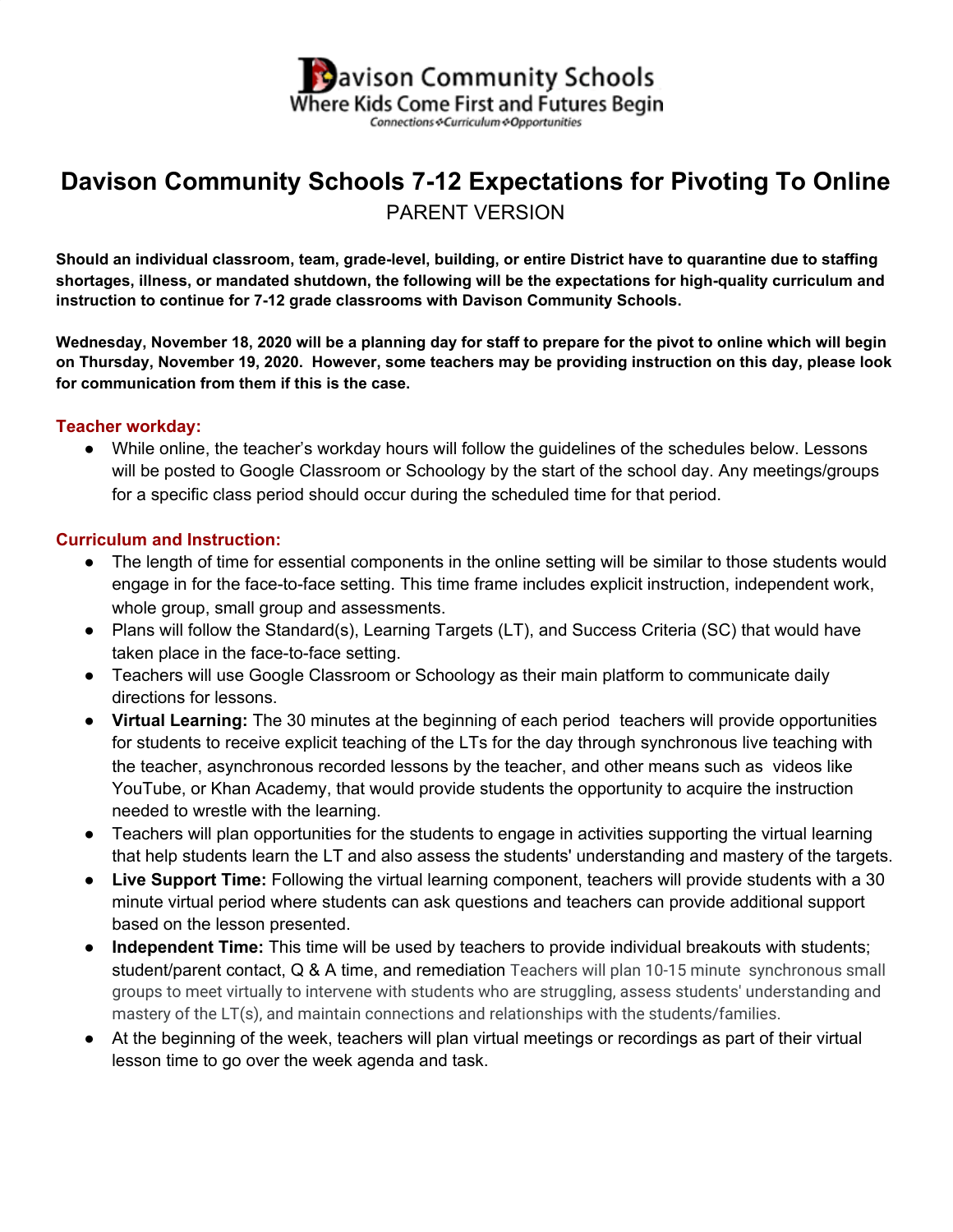## **Communication:**

- Communication with parents and students is critical. Teachers will stay in touch and use multiple modes of communication with parents including: newsletters, emails, phone calls, texting (eg, Bloomz, Remind), conferences etc….
- Teachers will provide the times for each day of the week in which they are available for live support, breakout sessions, contact, and Q&A with parents and students.
- Teachers will provide students/families with formative feedback as well as grades communicating understanding and proficiency.

### **Weekly Schedules:**

| <b>Secondary Online Teacher Schedule Nov. 16th-20th</b> |                                                         |                                                                                                                                                                                                                                                                                                                                                                        |                                                        |                                                                                                              |                                                                                                               |  |
|---------------------------------------------------------|---------------------------------------------------------|------------------------------------------------------------------------------------------------------------------------------------------------------------------------------------------------------------------------------------------------------------------------------------------------------------------------------------------------------------------------|--------------------------------------------------------|--------------------------------------------------------------------------------------------------------------|---------------------------------------------------------------------------------------------------------------|--|
|                                                         | Monday                                                  | Tuesday                                                                                                                                                                                                                                                                                                                                                                | Wednesday                                              | Thursday                                                                                                     | Friday                                                                                                        |  |
| 8:00-8:30am                                             | 2020 Hybrid<br><b>Schedule Still</b><br>-Students begin | async, live,<br>videos, and<br>2020 Hybrid<br>Transition day.<br>housekeeping<br><b>Schedule Still</b><br>Teachers will be<br>tasks)<br>in contact with<br>-Teachers<br>each class<br>prepare students<br>Live Support<br>including a live<br>for their Google<br>virtual meeting to<br>Classrooms<br>discuss pivot.<br>-Students take<br>The remainder of<br>home all |                                                        | 1st Hour Virtual<br>Lesson (sync &<br>recorded, online                                                       | 4th Hour Virtual<br>Lesson<br>(sync&async, live,<br>recorded, online<br>videos, and<br>housekeeping<br>tasks) |  |
| 8:30-9:00 am                                            | emptying lockers                                        |                                                                                                                                                                                                                                                                                                                                                                        |                                                        | Live Support                                                                                                 |                                                                                                               |  |
| $9:05-9:57am$                                           |                                                         |                                                                                                                                                                                                                                                                                                                                                                        |                                                        | Individual Breakouts with students;<br>student/parent contact. Q & A time;<br>remediation; TWI documentation |                                                                                                               |  |
| 10:00-10:30am                                           |                                                         | belongings                                                                                                                                                                                                                                                                                                                                                             | the time will be<br>spent planning<br>for pivoting the | 2nd Hour Virtual<br>Lesson                                                                                   | 5th Hour Virtual<br>Lesson                                                                                    |  |
| 10:30-11:00 am                                          |                                                         | face to face<br>Live Support<br>courses online.<br>Lunch<br>Lesson                                                                                                                                                                                                                                                                                                     |                                                        | Live Support                                                                                                 |                                                                                                               |  |
| 11:05-11:57                                             |                                                         |                                                                                                                                                                                                                                                                                                                                                                        |                                                        | Individual Breakouts with students:<br>student/parent contact. Q & A time;<br>remediation; TWI documentation |                                                                                                               |  |
| 11:57-12:27pm                                           |                                                         |                                                                                                                                                                                                                                                                                                                                                                        |                                                        |                                                                                                              | Lunch                                                                                                         |  |
| 12:30-1:00pm                                            |                                                         |                                                                                                                                                                                                                                                                                                                                                                        |                                                        | 3rd Hour Virtual                                                                                             | 6th Hour Virtual<br>Lesson                                                                                    |  |
| 1:00-1:30 pm                                            |                                                         |                                                                                                                                                                                                                                                                                                                                                                        |                                                        | Live Support                                                                                                 | Live Support                                                                                                  |  |
| 1:30-2:22pm                                             |                                                         |                                                                                                                                                                                                                                                                                                                                                                        |                                                        | Individual Breakouts with students;<br>student/parent contact. Q & A time;<br>remediation; TWI documentation |                                                                                                               |  |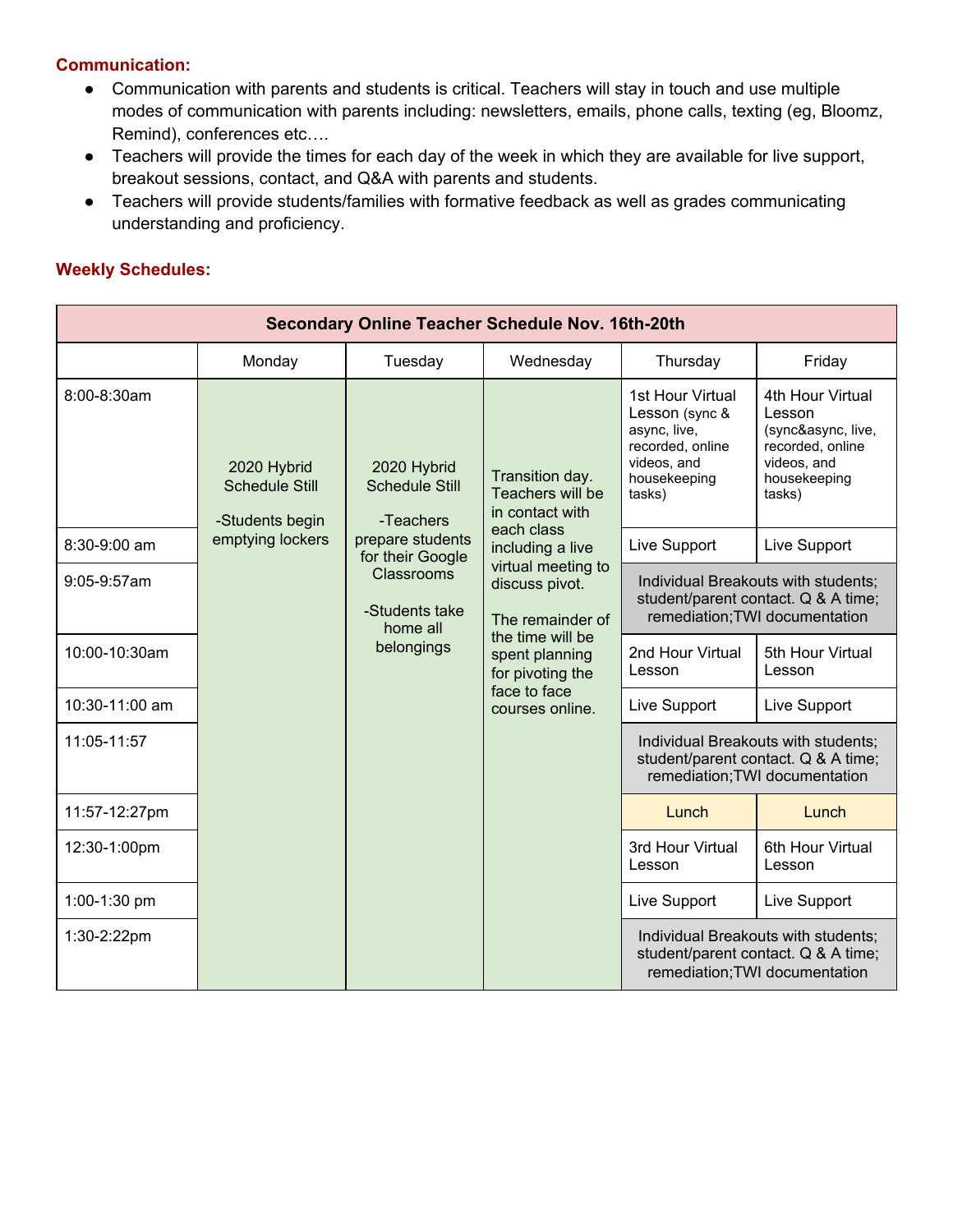| Secondary Online Teacher Schedule Nov. 23rd -27th |                                                                                                            |                                                                                                               |                                                                                                               |                                     |                  |  |
|---------------------------------------------------|------------------------------------------------------------------------------------------------------------|---------------------------------------------------------------------------------------------------------------|---------------------------------------------------------------------------------------------------------------|-------------------------------------|------------------|--|
|                                                   | Monday                                                                                                     | Tuesday                                                                                                       | Wednesday                                                                                                     | Thursday                            | Friday           |  |
| $8:00 - 8:30$ am                                  | 1st Hour Virtual<br>Lesson<br>(sync&async, live,<br>recorded, online<br>videos, and<br>housekeeping tasks) | 4th Hour Virtual<br>Lesson<br>(sync&async, live,<br>recorded, online<br>videos, and<br>housekeeping<br>tasks) | 1st Hour Virtual<br>Lesson<br>(sync&async, live,<br>recorded, online<br>videos, and<br>housekeeping<br>tasks) |                                     |                  |  |
| 8:30-9:00 am                                      | Live Support                                                                                               | Live Support                                                                                                  | Live Support                                                                                                  |                                     |                  |  |
| $9:05-9:57am$                                     | Individual Breakouts with students; student/parent contact.<br>Q & A time; remediation; TWI documentation  |                                                                                                               |                                                                                                               | <b>NO SCHOOL</b>                    | <b>NO SCHOOL</b> |  |
| 10:00-10:30am                                     | 2nd Hour Virtual<br>Lesson                                                                                 | 5th Hour Virtual<br>Lesson                                                                                    | 2nd Hour Virtual<br>Lesson                                                                                    | <b>Happy</b><br><b>Thanksgiving</b> |                  |  |
| 10:30-11:00 am                                    | Live Support                                                                                               | Live Support                                                                                                  | Live Support                                                                                                  |                                     |                  |  |
| 11:05-11:57                                       | Individual Breakouts with students; student/parent contact.<br>Q & A time; remediation; TWI documentation  |                                                                                                               |                                                                                                               |                                     |                  |  |
| 11:57-12:27pm                                     | Lunch                                                                                                      |                                                                                                               |                                                                                                               |                                     |                  |  |
| 12:30-1:00pm                                      | 3rd Hour Virtual<br>Lesson                                                                                 | 6th Hour Virtual<br>Lesson                                                                                    | 3rd Hour Virtual<br>Lesson                                                                                    |                                     |                  |  |
| 1:00-1:30 pm                                      | Live Support                                                                                               | Live Support                                                                                                  | Live Support                                                                                                  |                                     |                  |  |
| 1:30-2:22pm                                       | Individual Breakouts with students; student/parent contact.<br>Q & A time; remediation; TWI documentation  |                                                                                                               |                                                                                                               |                                     |                  |  |

| <b>Secondary Online Teacher Schedule Nov. 30th-Dec 4th</b> |                                                                                                            |                                                                                                               |                                                                                                               |                                                                                                               |                                                                                                               |  |
|------------------------------------------------------------|------------------------------------------------------------------------------------------------------------|---------------------------------------------------------------------------------------------------------------|---------------------------------------------------------------------------------------------------------------|---------------------------------------------------------------------------------------------------------------|---------------------------------------------------------------------------------------------------------------|--|
|                                                            | Monday                                                                                                     | Tuesday                                                                                                       | Wednesday                                                                                                     | Thursday                                                                                                      | Friday                                                                                                        |  |
| 8:00-8:30am                                                | 4th Hour Virtual<br>Lesson<br>(sync&async, live,<br>recorded, online<br>videos, and<br>housekeeping tasks) | 1st Hour Virtual<br>Lesson<br>(sync&async, live,<br>recorded, online<br>videos, and<br>housekeeping<br>tasks) | 4th Hour Virtual<br>Lesson<br>(sync&async, live,<br>recorded, online<br>videos, and<br>housekeeping<br>tasks) | 1st Hour Virtual<br>Lesson<br>(sync&async, live,<br>recorded, online<br>videos, and<br>housekeeping<br>tasks) | 4th Hour Virtual<br>Lesson<br>(sync&async, live,<br>recorded, online<br>videos, and<br>housekeeping<br>tasks) |  |
| $8:30-9:00$ am                                             | Live Support                                                                                               | Live Support                                                                                                  | Live Support                                                                                                  | Live Support                                                                                                  | Live Support                                                                                                  |  |
| $9:05-9:57am$                                              | Individual Breakouts with students; student/parent contact. Q & A time; remediation; TWI<br>documentation  |                                                                                                               |                                                                                                               |                                                                                                               |                                                                                                               |  |
| 10:00-10:30am                                              | 5th Hour Virtual<br>Lesson                                                                                 | 2nd Hour Virtual<br>Lesson                                                                                    | 5th Hour Virtual<br>Lesson                                                                                    | 2nd Hour Virtual<br>Lesson                                                                                    | 5th Hour Virtual<br>Lesson                                                                                    |  |
| 10:30-11:00 am                                             | Live Support                                                                                               | Live Support                                                                                                  | Live Support                                                                                                  | Live Support                                                                                                  | Live Support                                                                                                  |  |
| 11:05-11:57                                                | Individual Breakouts with students; student/parent contact. Q & A time; remediation; TWI<br>documentation  |                                                                                                               |                                                                                                               |                                                                                                               |                                                                                                               |  |